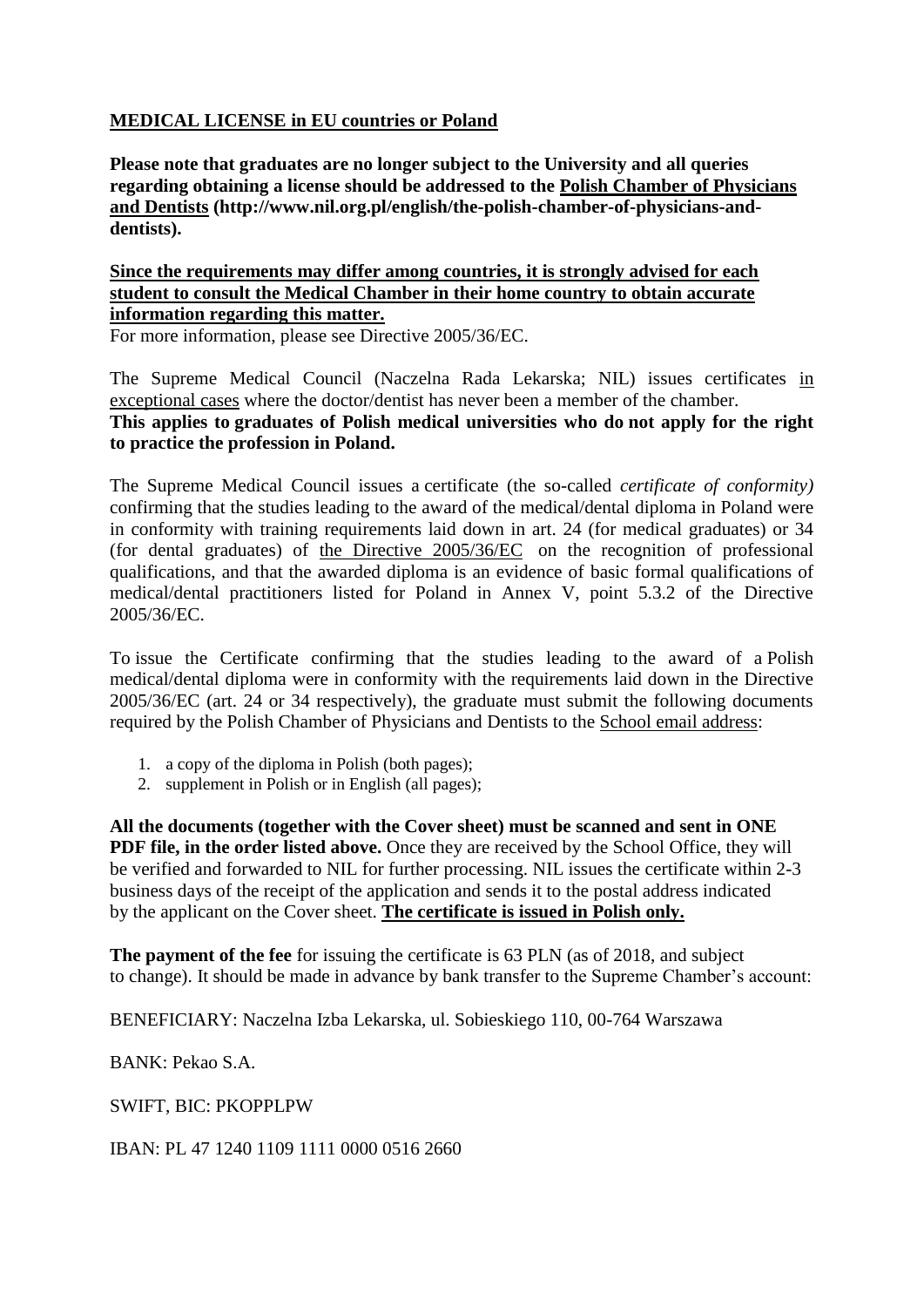### DESCRIPTION: EU certificate – name of the person

### **License in Poland (the following requirements apply only for practicing in Poland):**

obtaining **full qualifications** allowing the access to practice a profession of a physician / dentist in Poland the holder of the Lekarz ( MD) or Lekarz Dentysta ( DDS) degree diploma has to fulfill 2 additional requirements:

> 1) pass the Medical/ Dental Final Examination – LEK/LDEK, which may also be taken in English. It is organized and carried out by the Medical Examination Centre in Łódź

2) complete the post-graduate, 13 months (MD) or 12months (DDS) internship

A foreign national who holds a diploma of physician/dentist) issued by a Polish medical university and intends to complete internship in the territory of Poland shall submit the following documents to an appropriate ORL (regional chamber of physicians and dentists, Okręgowa Izba Lekarska):

- 1. motion of the Minister of Health and Social Welfare for granting the limited license to conduct professional activities;
- 2. application of the physician for granting the limited licence to practise the profession of a physician / stomatologist, membership of and entering into the register of regional chamber of physicians and dentists (form to be obtained from OIL);
- 3. copy of a passport and visa or a permission to stay in Poland;
- 4. copy of the diploma of physician (stomatologist);
- 5. certificate of health issued by a II degree specialist of internal diseases or specialist of occupational medicine being a member of the chamber within which territory the physician intends to complete his internship;
- 6. statement of capacity to perform acts in law;
- 7. acceptance for the internship issued by the training institution;
- 8. financing conditions of the internship.

All graduates from Polish medical university, who completed the studies in English and want to practice in Poland as a medical or dental doctor, have **to pass the exam of Polish language** conducted by the Polish Chamber of Physician and Dentists. It is obligatory for all graduates including Polish and EU citizens.

### **INTERNSHIP**

**The post- graduate internship** is a vocational training of a postgraduate nature; it is an additional requirement that applies after graduation, **if a graduate wants to practice in Poland.**

It is not part of the medical or dental studies and it is not under the supervision of the Medical University.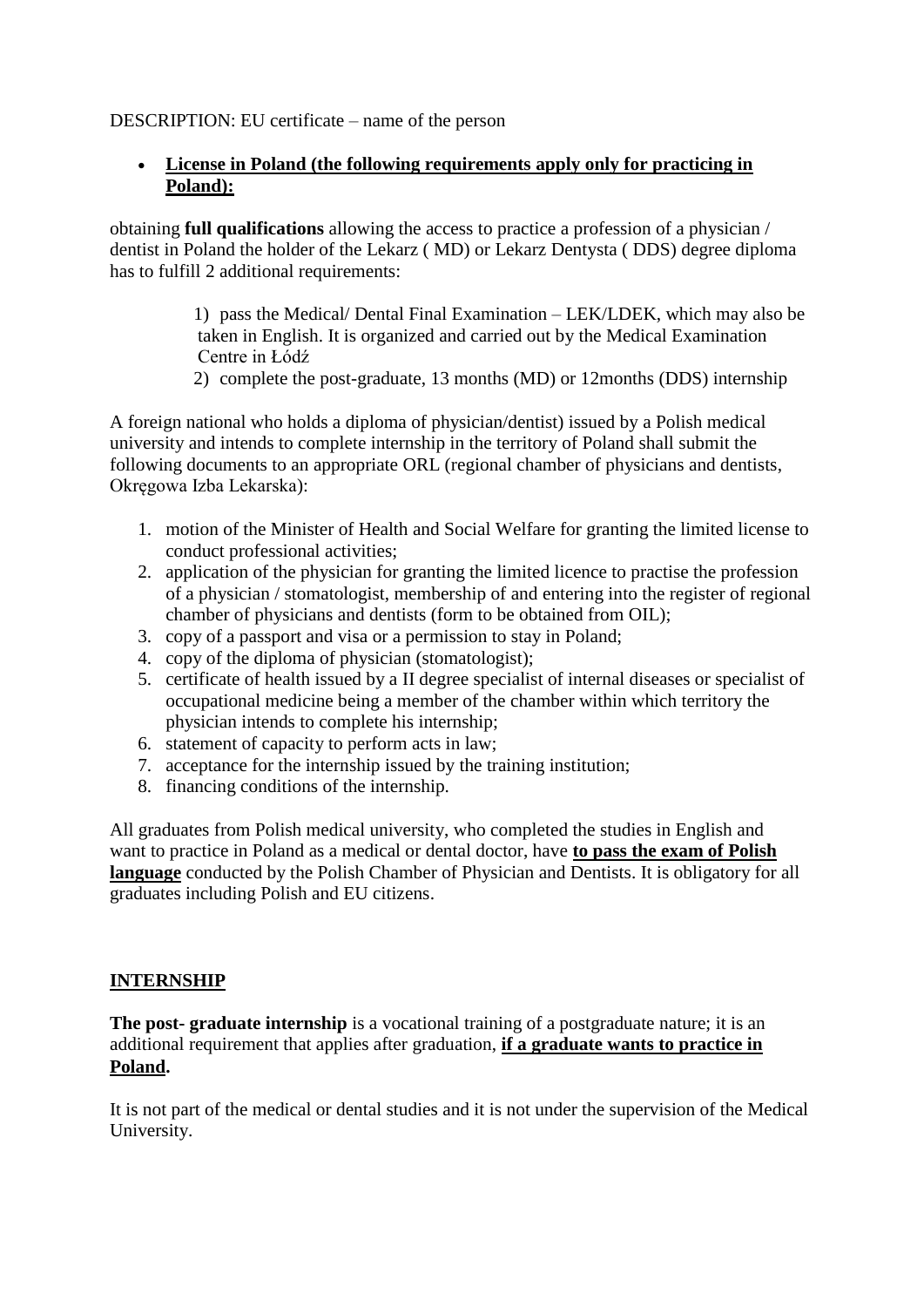To commence the internship in Poland a graduate should apply to the Regional Chamber of Physicians and Dentists for a "Right to practice the profession awarded in order to complete the internship". This authorization to practice as an intern is granted for a period of maximum 5 years – during this period the internship should be commenced and duly completed.

To commence the internship in Poland a graduate has to speak Polish. Under the Polish Act on the profession of doctor and dentist (Dz.U.2017.125 -j.t.) and the Regulation of the Minister of Health from September 26, 2012 on the postgraduate internship of a doctor and dentist in force starting from January 1st, 2017:

All graduates, who completed the studies in English and want to practice in Poland as a medical or dental doctor, have **to pass the exam of Polish language** conducted by the Polish Chamber of Physician and Dentists. It is obligatory for all graduates including Polish and EU citizens.

Alternatively, it is possible to undertake an equivalent internship abroad.

# Information on Medical Final Examination (LEK) and Medical-Dental Final Examination (LDEK)

In accordance with the Act of 28 April 2012 amending the Act on Doctor's and Dentist's Profession, LEP and LDEP were replaced by the Medical Final Exam (Lekarski Egzamin Koncowy - LEK) and the Medical-Dental Final Exam (Lekarsko-Dentystyczny Egzamin Koncowy - LDEK). LEK and LDEK were held completing the first time in February 2013. Similarly to previous exams, only those who graduated from Polish Medical Universities after studies in English are entitled to take LEK/LDEK in English. In contrast to LEP/LDEP it is no longer necessary to obtain the limited license to practice. Only the university diploma is obligatory. LEK and LDEK are test examinations organized twice a year. Each consists of 200 multiple choice questions. LEK includes questions on:

- internal medicine 39 questions
- pediatrics (incl. neonatology) 29 questions
- surgery 27 questions
- family medicine 20 questions
- obstetrics and gynaecology 26 questions
- emergency medicine, intensive therapy 20 questions
- psychiatry 14 questions
- bioethics, medical law 10 questions
- medical certification 7 questions
- $\bullet$  public health 8 questions

There are at least 20 questions on oncology among questions on internal medicine, pediatrics, surgery, obstetrics and gynaecology, as well as family medicine. There is no list of recommended handbooks to prepare for LEK in English. Therefore, it is advisable to use handbooks used during the studies.

LDEK includes questions on: